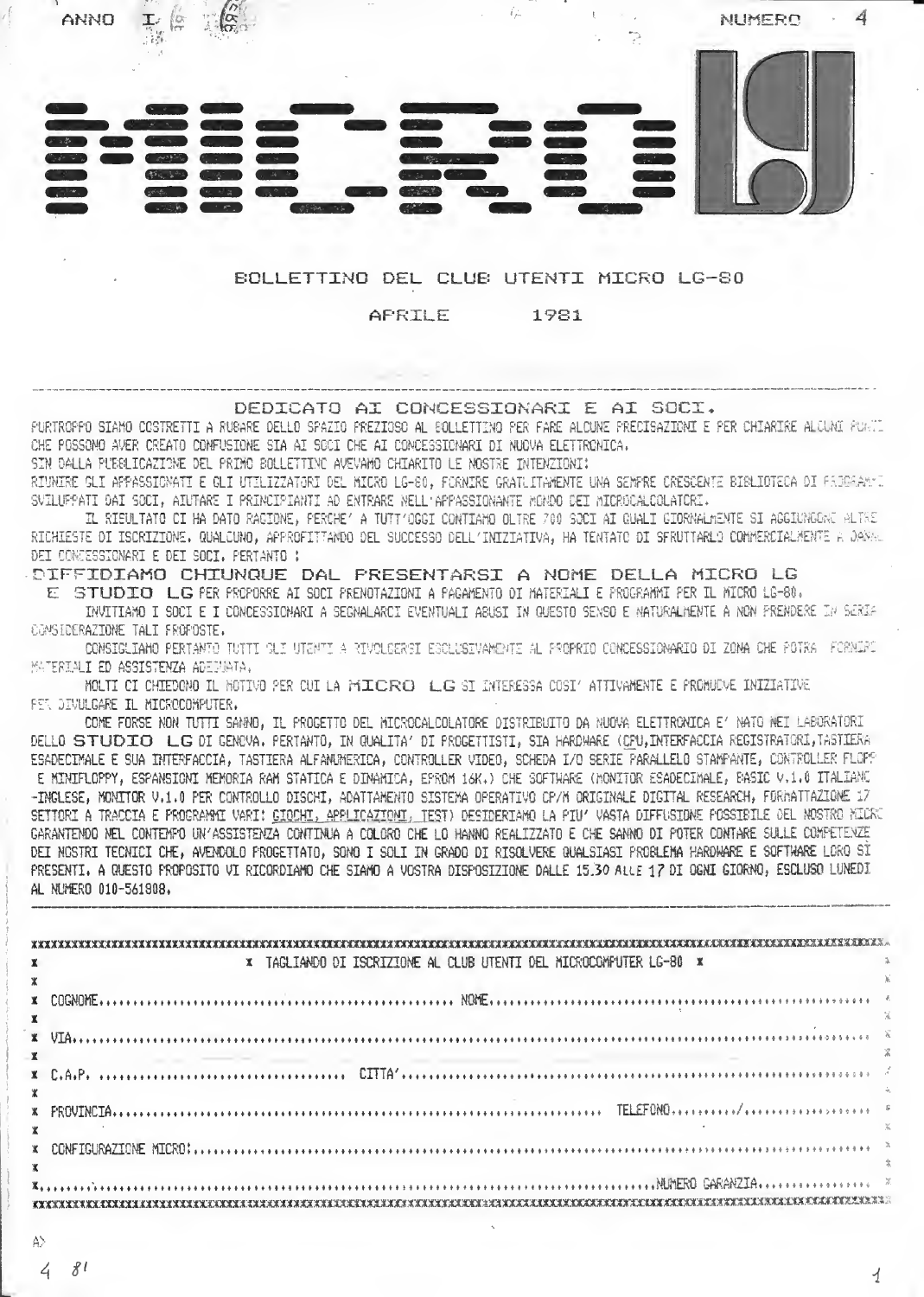### ATTENZIONE

VOG TAMO METTERVI IN GUARDIA DALL'ACQUISTARE INCAUTAMENTE PROGRAMMI COPERTI DA COPYRIGHT INTERNAZIONALI QUALI IL SISTEMA OPERA-TWO CP/M DELLA DIGITAL RESEARCH, I LINGUAGGI MEASIC, FORTRAN 80", CEASIC, COROL 80 , PASCAL , ETC. DI ALTRE GROSSE DITTE AMERICANE A PREZZI NOTEVOLMENTE INFERIORI A QUELLI INFOSTI DALLE STESSE CASE PRODUTIKICI,

T PROGRAMMI VENDUTI A BASSO PREZZO NON SONO ALTRO CHE VOLGARI COPIE DUPLICATE DA PERSONE O DITTE NON AUTORIZZATE. QUESTE COPIE NON DANNO ALCUNA GARANZIA DI FUNZIONAMENTO SIA DI ESSE STESSE CHE DEI PROGRAMMI CHE REALIZZERETE UTILIZZANDOLE, ANZI POSSONO ADDIRITTURA NON ESSERE COMPATIBILI CON LA FORMATTAZIONE DEI NOSTRI DISCHI. IN PRATICA I DISCHI CHE VI SONO STATI FORNITI INSIEME ALLA SCHEDA CONTROLLER SONO STATI FORMATTATI CON IL PROSRAMMA REALIZZATO DAI TECNICI DELLA MILCRO LG.

QUESTO FROGRAMMA (VEDI RIVISTA N. 75) PERMETTE L'USO DI 17 SETTORI A TRACCIA, GARANTENDO AL TEMPO STESSO UNA COMPLETA AFFIDABILITA' DI LETTURA E SCRITTURA, PERTANTO SE ACQUISTATE UN PROGRAMMA NON ORIGINALE CORRERETE IL RISCHIO DI NON RIUSCIRE NEFFURE A LEGGERLO ED AVRETE SFESO INUTILMENTE IL VOSTRO DENARO, INDLIKE POTRESTE PERDERE GIORNI E GIORNI ALLA RICERCA DI UN ERRORE NEI VOSTRI PROGRAMMI O DI UN GUASTO NELLE VOSTRE SCHEDE, MENTRE IL MANCATO FUNZIONAMENTO E' DA IMPUTARSI ESCIUSIVAMENTE AI PROGRAMMI NON ORIGINALI DIFETTOSI, NE SA QUALCOSA UN SOCIO DI MILANO CHE HA ACQUISTATO UNA DECINA DI DISCHI CONTENENTI PROGRAMMI MOLTO INTERESSANTI (DAL TITOLO) L'OHE PER DIVERSI GIORNI HA SMONTATU E RIMONTATO IL OUO SISTEMA ALLA RICERCA DI UN GUASTO, MENTRE TUTTI GLI ERRORI DI LETTURA ERANO DOVUTI ESCLUSIVAMENTE ALLA DIVERSA FORMATTAZIONE.

D'ALTRA PARTE SE QUALCUNO VI DEFRE DEI FROGRAMMI A PREZZI PIU' BASSI DI QUELLI IMPOSTI DALLE DITTE CHE LI HANNO REALIZ-ZATI DOVETE IMMEDIATAMENTE DIFFIDARE, INFATTI SE FOSTE I FROFIETARI DI UNA MASERATI E UN DISTRIBUTORE DI CARBURANTE VI OFFRISSE LA BENZINA A 100 LIRE AL LITRO SIAMO CERTI CHE VI GUARDERESTE BENE DAL FARE IL PIENO PER IL TIMORE DI ROVIMARE PER SEWFRE IL MOTORE DELLA VOSTRA MACCHINA.

A TAL PROPOSITO, PER GARANTIRVI LA SERIETA' DELLA MICRO LG. VI RIPRODUCIAMO IL CONTRATTO SOTTOSCRITTO TRA MICRO LG E LA VECTOR INTERNATIONAL, RAFFRESENTANTE ESCLUSIVO PER L'EUROPA DELLA DIGITAL RESEARCH, PRODUTTRICE E DISTRIBUTRICE DEL SISTEMA OFERATIVO CP/M.

LA COMFEZIONE ORIGINALE DEL CP/M CHE FORNIREMO SARA' SIGILLATA E CONTERRA' DUE CARTOLINE (CON NUMERO DI SERIE) CHE DOVRANNO ES-SERE INVEATE, DESITAMENTE COMPILATE, ALLA VECTOR INT. E ALLA MICRO LG.

GUESTO VI PERMETTERA' DI ESSERE RESISTRATI COME UTILIZZATORI UFFICIALI DEL CP/M E DI RICEVERE DALLA DIGITAL RESEARCH: 1) It CF/K USEF/S NEWSLETTER

- 2) NOTIZIE DI ACCIORNAMENTI E MIGLIORAMENTI DEL SOFTHARE
- 3) NETIZIE SU CORREZIONI
- 4) SCONTI SULLE NUOVE VERSIONI DEL SOFTWARE
- E DALLA MEDRO LC:

 $\mathcal{E}$ 

1) PROGRAME OF UNILITA' CP/M COMPATIBILI.

VI PRECISIAMO INOLTRE CHE, INSIEME AL DISCO, VI FORNIREMO ANCHE UN MANUALE IN ITALIANO CHE ILLUSTRA TUTTE LE CARATTERISTICHE DEL CP/M E NE SPIEGA L'UTILIZZAZIONE.

IL JF. HOISCO - MANUALE/ SARAK DIBPOWIBILE IN POCHI GIORWI PRESSO I CONCESSIONARI CHE CE NE FARANNO RICHIESTA IN QUANTO LO APBIAND GIA PRONTS.

FRECISIAMO CHE QUANTI VOLESSERO, IN FUTURO, ACQUISTARE PROGRAMME COMPATIBILI CP/M, QUALI AD ESEMPIO IL POTENTISSIMO BASIC DA 24K HITRIBOFT INTERPRETE O COMPILATORE, IL MACRE ASSEMBLER RILOCABILE PER Z80, IL PL-80, IL PASCAL, L'ADA, IL COBOL ED ALTRICHORD PROCESSOR, PROSKAMMI SCIENTIFICI, FINANZIARI, DI GESTIONE ETC.) DOVRANNO ESSERE REGISTRATI REGOLARMENTE COME UTILIZZATORI DEL CP. PERTANTO VI RACCOMANOIAMO DI COMPILARE IN MODO CHIARO E COMPLETO LE CARTOLINE ALLEGATE ALLA CONFEZIONE.

PER ULTIMA COSA PURPUIDHIAMO IL DEPLIAMT JLLUSTRATIVO DEI PROGRAMMI DIGITAL RESEARCH COM I PREZZI IN DOLLARI. VI PREGHTAMO DI NEM CONFONDERE QUESTI PROGRAMMI CON ALTRI NON ORIGINALI CHE POSSONO COSTARE MOLTO MENO MA CHE NON POSSONO AVERE LE STESSE PRESTATIONI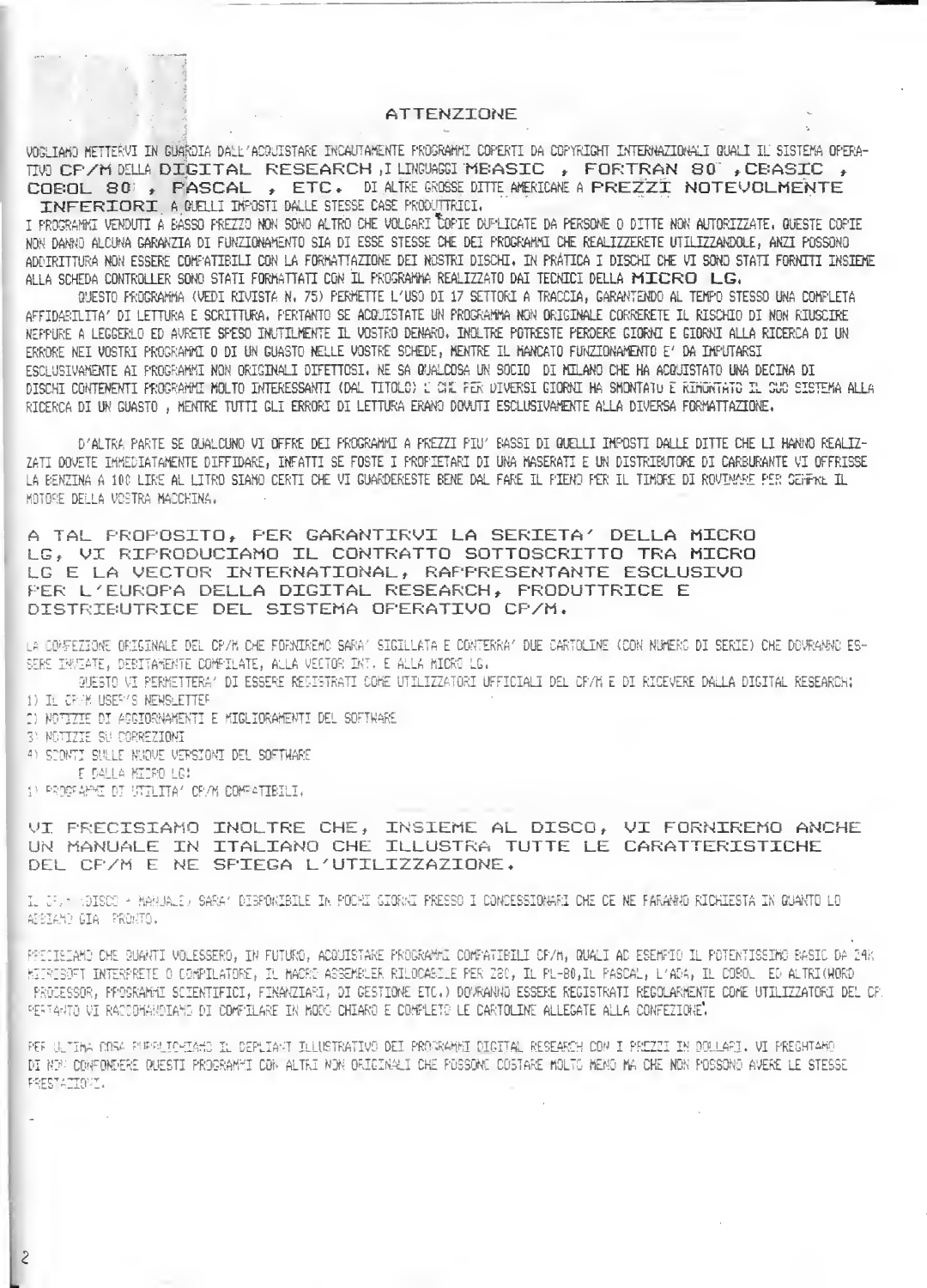Vector International, DIGITAL RESEARCH's European Representative adrees to:

1. Provide OEM with CP/M release 2.2, a monitor program for<br>microcomputer system development which uses IBM-compatible flexible disk drives for backup storage.

2. Make available all published modifications or updates which correct errors in the published definition of release 2.2, for a period of one year from the date of the signing of this agreement. In no event will Vector International or Digital Research be<br>liable for consequential damages even if Vector International or Digital Research has been advised of the possibility of such damages. This product is sold for commercial use only.

#### $(OMISS15)$

4. Provide OEM with the Digital Research Software Licensing Agreement and registration card, to be distributed with CP/M.

OEM agrees to:

1. Abide by the Digital Research Software Licensing Agreement.

2. Attach the Digital Research Software Licensing Agreement and<br>registration card to each purchased CP/M system.

i. Require each purchaser, as a condition of sale, to register each topy of CP/M that is purchased, and to send a copy of the registration to Vector International.

4. Maintain and respect the copyright notices in all CP/M programs und documentation.

5. Distribute or sell CP/M in connection with JEM nardware only. In particular, CP/M may not be resold as a hardware independent product.

# $(OMISSIS)$

8. Serialize Digital Research CP/M diskettes using the Digital Research serialization program (to be provided), using the "origin number" assigned by Digital Research.

9. Allow Vector International or Digital Research auditors to audit and analyze sales records to insure payment credibility.

10. Use the International Symbol (R) for a registered trademark at the end of "CP/M" whenever CP/M is mentioned in any OEM<br>brochures, documentation, or advertising. One reference to such a trademark claim in each publication is sufficient to give<br>notice, but it should be with the first reference to CP/M.

.11. To pay attorney fees and costs incurred by Vector International in enforcing this agreement. This agreement shall be governed by California law.

This AGREEMENT shall be in effect until Vector International or Digital Research or OEM chooses to discontinue distribution of Digital Research software. Termination will require 30 days written notice by either party. In no event will Vector International<br>or Digital Research be liable for consequential damages even if Vector International or Digital Research has been advised of the possibility of such damages.

Research Park

Very truly yours,

Vector International N.V.

Approyed by:

 $\mathcal{L}$ 

**N3C** 

 $4181$ 

VECTOR INTERNATIONAL N.V. B-3030 LEUVEN James P. **PORZAS** 

Corso Torino, 47 R.  $2010/561.808$ 16129

 $CF:$ 

Title

GENOVA

 $\mathcal{L}$ 

vids rond,

02253940106

07/05/  $\mathcal{Z}_l$ Date

 $1481$ 

\*NOTE MAC, SID, TEX, and DESPOOL are sold to registered CP/M users only Please give CP/M serial number when ordering \_\_\_\_\_\_\_\_\_\_\_\_ (You may of course, purchase CP/M, MAC, SID, TEX, and DESPOOL at the same time j

III DIGITAL AFSFARI

# **ORDER FORM**

CD/85 Cristian Diplotta and Deciminated

| CLV M. SAPIEM DIPRETTE AUD DOCUMENTATION<br><table>\n<tbody>\n<tr>\n<td>□ Standard version</td>\n</tr>\n<tr>\n<td>□ Crommerco System III version</td>\n</tr>\n<tr>\n<td>□ SD</td>\n</tr>\n<tr>\n<td>□ SEC 80/10 version</td>\n</tr>\n<tr>\n<td>□ SEC 80/20 version</td>\n</tr>\n<tr>\n<td>□ Intel MDS 800 double density</td>\n</tr>\n</tbody>\n</table><br>Intel MDS 800 double density version | □ Standard version                             | □ Crommerco System III version | □ SD | □ SEC 80/10 version | □ SEC 80/20 version | □ Intel MDS 800 double density | \$100.00<br>100.00<br>200.00<br>200.00<br>200 00 |
|--------------------------------------------------------------------------------------------------------------------------------------------------------------------------------------------------------------------------------------------------------------------------------------------------------------------------------------------------------------------------------------------------|------------------------------------------------|--------------------------------|------|---------------------|---------------------|--------------------------------|--------------------------------------------------|
| □ Standard version                                                                                                                                                                                                                                                                                                                                                                               |                                                |                                |      |                     |                     |                                |                                                  |
| □ Crommerco System III version                                                                                                                                                                                                                                                                                                                                                                   |                                                |                                |      |                     |                     |                                |                                                  |
| □ SD                                                                                                                                                                                                                                                                                                                                                                                             |                                                |                                |      |                     |                     |                                |                                                  |
| □ SEC 80/10 version                                                                                                                                                                                                                                                                                                                                                                              |                                                |                                |      |                     |                     |                                |                                                  |
| □ SEC 80/20 version                                                                                                                                                                                                                                                                                                                                                                              |                                                |                                |      |                     |                     |                                |                                                  |
| □ Intel MDS 800 double density                                                                                                                                                                                                                                                                                                                                                                   |                                                |                                |      |                     |                     |                                |                                                  |
| CP/M: Documentation only                                                                                                                                                                                                                                                                                                                                                                         | \$2500                                         |                                |      |                     |                     |                                |                                                  |
| CP/M <sup>#</sup> Diskette only<br>$\Box$ Standard version<br>□ Cromemco System III version<br>□ SBC 80/10 version<br>□ SBC 80/20 version<br>n<br>Intel MDS double density version                                                                                                                                                                                                               | \$80.00<br>80.00<br>180.00<br>180 00<br>180.00 |                                |      |                     |                     |                                |                                                  |
| MAC'"                                                                                                                                                                                                                                                                                                                                                                                            |                                                |                                |      |                     |                     |                                |                                                  |
| □ MAC Diskette and Manual<br>□ MAC Manual only<br>п<br><b>MAC Diskette only</b>                                                                                                                                                                                                                                                                                                                  | \$90.00<br>15 00<br>80.00                      |                                |      |                     |                     |                                |                                                  |
| $SID^{\ast \bullet \ast}$                                                                                                                                                                                                                                                                                                                                                                        |                                                |                                |      |                     |                     |                                |                                                  |
| SID Diskette and Manual<br>SID Manual only<br>n<br>SID Diskette only                                                                                                                                                                                                                                                                                                                             | \$75.00<br>10.00<br>70.00                      |                                |      |                     |                     |                                |                                                  |
| TEX***                                                                                                                                                                                                                                                                                                                                                                                           |                                                |                                |      |                     |                     |                                |                                                  |
| TEX Diskette and Manual<br>$\Box$ TEX Manual only<br><b>TEX Diskette only</b>                                                                                                                                                                                                                                                                                                                    | \$75.00<br>10.00<br>70.00                      |                                |      |                     |                     |                                |                                                  |
| DESPOOL""<br>Despool Diskette and Manual<br>п                                                                                                                                                                                                                                                                                                                                                    | \$50.00                                        |                                |      |                     |                     |                                |                                                  |
|                                                                                                                                                                                                                                                                                                                                                                                                  |                                                |                                |      |                     |                     |                                |                                                  |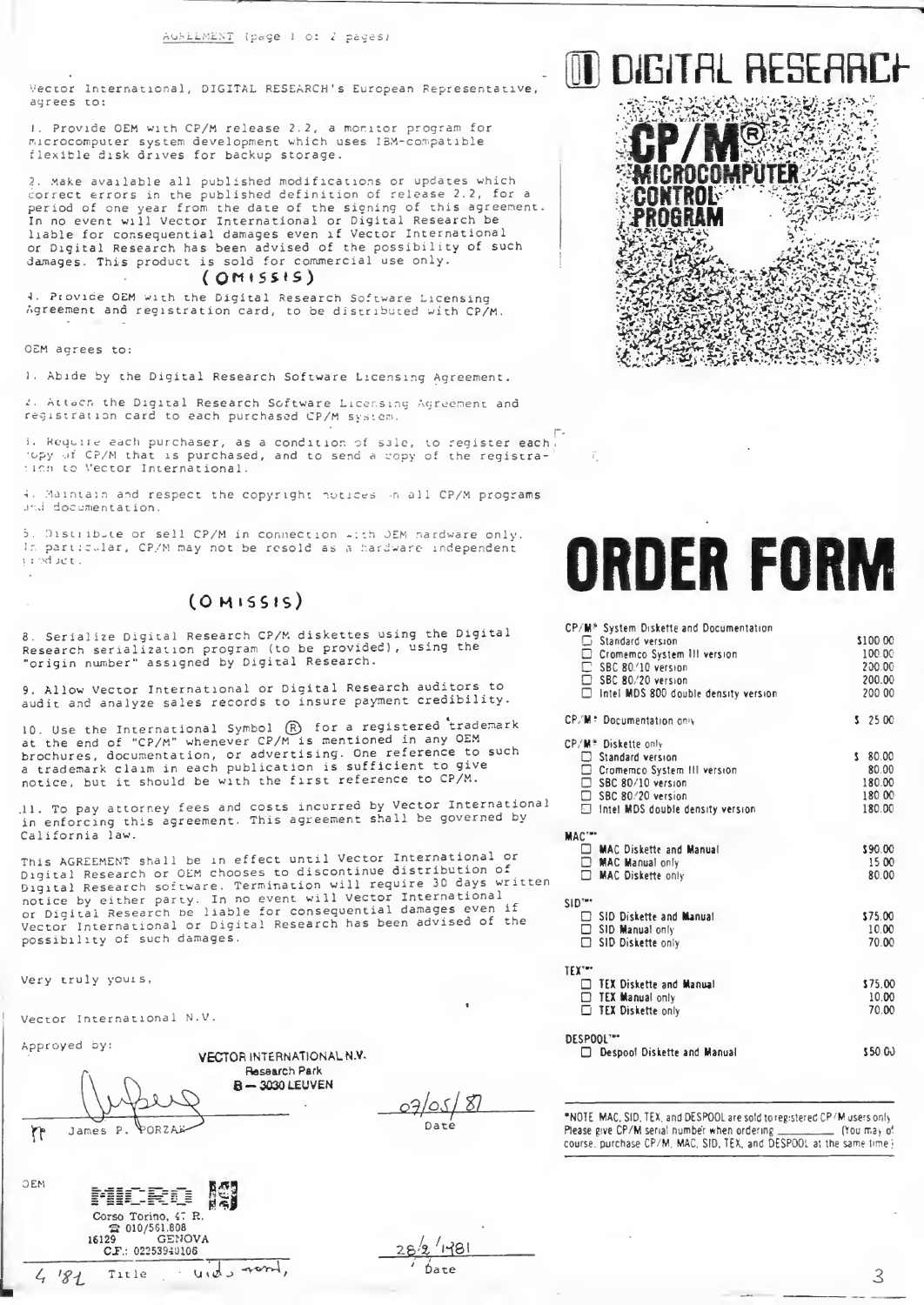# COSA E' IL CP/M ?

DORD LA PUBBLICAZIONE DEL NUMERO DI MARZO ABBIANO RICEVUTO MOLTISSIME RICHIESTE DI CHIARIFICAZIONE SU COS'E' ESATTAKENTE IL CP / M E SU COME FUNZIONA ESATTAKENTE SUL NOSTRO CALCOLATORE.

CREDIANO PERTANTO DI SARE COSA SRADITA A TUTTI SPIEGANDO UN PO' PIU' IN DETTAGLIO LA STRUTTURA DI QUESTO SISTE-HA OPERATIVO PER MICROPROCESSORI CHE E' SENZA DUBBIO IL PIU' DIFFUSO AL MONDO, CONTANDO ORMAI PIU' DI 200.000 UTILIZZA-TORE.

ANZITUTTO VOGLIAMO METTERE IN SUARDIA I NOSTRI LETTORI MENO ESPERTI DA TUTTA UNA SERIE DI EQUIVOCI CHE POSSONO SORBERE LEGGENDO NOTIZIE INESATTE. QUANDO PARLIAMO DI CIP/M INTENDIAMO IL PROGRAMMA REGISTRATO APPUNTO CON IL MAR-CHIE CP / M DALLA DI GITAL RESEARCH DI PALIFIC SROVE CALIFORNIA.

QUESTA DITTA VENNE FONDATA NEL 1976 DAL DR. GARY KILDAL PROPRIO PER COMMERCIALIZZARE IL SISTEMA OPERATIVO DA LUI FEALIZZATO, E CHE ALLORA SI CHIAMAVA CP/M 1.3.

IN SEGUITO IL PRODOTTO VENNE MIGLIORATO E POTENZIATO E DIVENNE LA VERSIONE 1 . 4, POI 2 . O FIND A DIVENIRE L'ATTUALE CP/M 2.2, CHE E' LA VERSIONE PIU' RECENTE.

E' INDLIRE STATO ANNUNCIATO CHE NON SI PREVEDONO ULTERIORI MODIFICHE A BREVE TERMINE. COSA CHE CI HA CONVINTO A KON ATTEKDERE DLIRE E A UTILIZZARE LA VERSIONE 2.2.

ABBIAMO LETTO SU QUALCHE PUBBLICAZIONE DI BASSO LIVELLO CHE E' DISPONIBILE LA VERSIONE 2.3 E.ADDIRITTURA 2.4. MA VISTO CHE TALI VERSIONI NON ESISTONO, QUESTE NON POSSONO ESSERE CHE VERSIONI ADATTATE DAL SIGNOR PINCO FALLINO, NON NECESSARIABENTE ESENTI DA ERRORI E PROBABILMENTE NON COMPATIBILI CON L'ORIGINALE.

L'USD DI QUEETI SISTEMI OPERATIVI POTREBBE PORTARE ALLA SORADITA SORPRESA CHE DOPO L'ACQUISTO DI PROGFAMMI CP/M COMPATIBILI, AL PRIMO TENTATIVO DI FARLI GIRARE SUL CP/M DI PINCOPALLINO. SI ABBIA LA SGRADITA SORPRESA DI VEDE-RE CHE NULLA FUNZIONA.

COKE AEBJAMO LETTO DA FIU" PARTI VI CONFERMIAMO CHE IL SISTEMA OPERATIVO CIPI/M NON E' INDISPENSABILE PER LEARE I DISCHI, MA E' CEATAMENTE UTILISSIMO PER FACILITARNE L'USG EFFICACE.

DORO QUESTA BREVE AVVERTENZA PASSIAMO SENZA INDUGIO ALLA DESCRIZIONE.

IL SISTEMA OPERATIVO CP/M (ABBREVIATO INS.O. CP/M)

LISLOL CP/M ET UN PROSFAMMA PROGETTATO PER MICROCALCOLATORI CHE USANO I MICROPROCESSORI 8080, 8085 E ZBO; SERVE COME BA-EE PER PERMETTEPE L'USO DI LINGUAGGI AD ALTO LIVELLO ( BASIC, FORTRAN, COBOL ECC. ), CONSENTE L'UTILIZZO DI PROGRAMMI ECIENTIFICI E GESTIONALI, DI PROGRAMMI DI WORD-PROCESSING ECC.

ESSO COMPRENDE UNA GESTIONE DINAMICA DELLE REGISTRAZIONI (FILES), CIOE' SESTISCE LE REGISTRAZIONI SU DISCO IN MISC CHE L'OTTLIZZATORE NON SI DEBBA PREDCCUPARE DI DOVE E COME I I SUDI PROGRAMMI E DATI SONO REGISTRATI. MA SIA EURFICIENTE CHE EBLI NE RICORDI IL NOME,

PER CHIAFIRE IL CONZETTO DIREMO CHE OGNI DISCO COMPRENDE UN INDICE (DIRECTORY), IN CUI SONO ELENCATE 1: PESISTRAZIONI CONTENUTE NEL DISCO. QUANDO L'UTENTE BATTE SULLA TASTIERA IL NOME DI UN FIILE. AD ESEMPIO BASIC, IL CP / M. ANDRAT AUTOMATICAMENTE À CERCARLO SULLA DIRECTORY E SE ESSO ET PRESENTE IL CP / M ANDRAT A LEGGERE I SETTORI DEL DISCO CHE CONTENSONO IL PILE E LO TRASFERIRATIN MEMOPIA.

ECCO ORA UNA LISTA DEI COMANDI DEL S.O. CP/M :

| DIR         | PIPPOINCE SUL VIDEO L'INDICE DEL DISCO IN OGGETTO                        |
|-------------|--------------------------------------------------------------------------|
| TYPE.       | PIFRODUCE UN FILE SUL VIDEO, IN MODO DA POTERNE JONTROLLARE IL CONTENUTO |
| REN         | FERMETTE DI CAMBIARE NOME AD UN FILE.                                    |
| ERA         | CONSENTE DI CANCELLAPE UN FILE                                           |
| <b>SAVE</b> | PERMETTE DI RESISTRARE SU DISCO IL CONTENUTO DI UN'AREA DI MEMORIA       |
| USER.       | CONSENTE DI CAMBIARE IL NUMERO DELL'UTENTE (VERRA' MEBLIO SFIEBATA       |
|             | IN SEGUITO                                                               |

OUTPE AI FRECEDENT! COMANDI CHE PISIEDONO DIRETTAMENTE IN MEMORIA. ET PRESENTE ANCORA UNA SERIE DI COMANDI CHE VENEDNO CARICATI DA DISCO 5010 QUANDO DEVONO ESSERE USATI, ESSI SONO:

| PIP  | (PERIFERAL INTERCHANGE PROGRAM) CONSENTE DI TRASFERIRE FILES TRA PERIFERICHE        |
|------|-------------------------------------------------------------------------------------|
|      | AD ESEMPIO DA UN DISCO AD UN ALTRO. DA DISCO A STAMPANE ECC.                        |
| E D. | REDITOR) PERMETTE DI SCRIVERE I PROGRAMMI E DI EFFETTUARNE FACILMENTE LE CORREZIONI |
| ASM  | LASSEMBLER) E' UN FROGRAMMA CHE PERMETTE DI TRADURRE UN FROGRAMMA DAL LINGUAGSIO    |
|      | ASSEMBLER AL LINGUAGGIO MACCHINA                                                    |

 $FAF. 4$ 

 $4 - 4$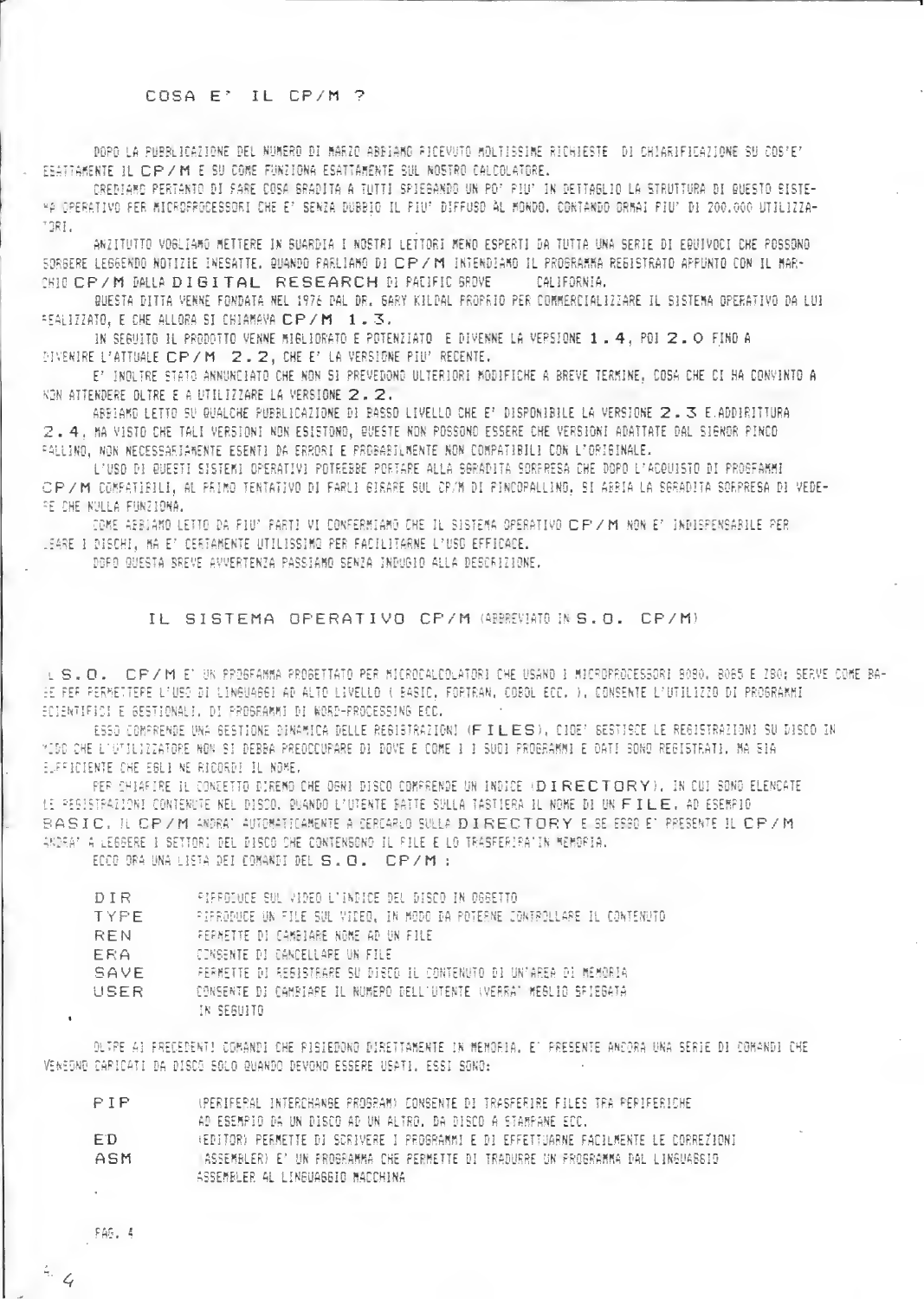| DDT                                                                                     | (D)NAMIC DEBUGGING TOOL) PERMETTE DI ESEGUIRE UN PROGRAMMA PASSO-PASSO, CONTROLLANDO |  |  |  |
|-----------------------------------------------------------------------------------------|--------------------------------------------------------------------------------------|--|--|--|
|                                                                                         | ED EVENTUALMENTE MODIFICANDO IL CONTENUTO DEI REBISTRI E DELLA MEMORIA, CONSENTE     |  |  |  |
|                                                                                         | DI FERMARE L'ESECUZIONE DI UN PROGRAMMA IN UN PUNTO DETERMINATO, DI FARLO            |  |  |  |
|                                                                                         | RIPARTIRE, FORNISCE TUTTA UNA SERIE DI MEZZI PER CONTROLLARE E CORREGGERE I PROGRAM- |  |  |  |
|                                                                                         | MI IN LINGUAGGIO ASSEMBLER E MACCHINA.                                               |  |  |  |
| SUBMIT                                                                                  | L'INSIEME DEI DUE COMANDI CONSENTE DI ESEGUIRE TUTTI I COMANDI LEGGENDOLI            |  |  |  |
| <b>XSUB</b><br>DA DISCO ANZICHE' DA TASTIERA. E' UTILISSIMO PER LUNGHE SERIE DI COMANDI |                                                                                      |  |  |  |
|                                                                                         | RIPETITIVI PERCHE' CONSENTE DI FAR ESEGUIRE AL COMPUTER UNA LISTA DI COMANDI         |  |  |  |
|                                                                                         | PREPARATA IN PRECEDENZA, PIU' E PIU' VOLTE, MEDIANTE L'INVID DI UN SOLO COMANDO      |  |  |  |
|                                                                                         | DA TASTIERA PER VOLTA                                                                |  |  |  |
| <b>STAT</b>                                                                             | CONSENTE DI CONTROLLARE LE ASSESNAZIONI DELLE PERIFERICHE, LO SPAZIO OCCUPATO DAI    |  |  |  |
|                                                                                         | FILES, LO SPAZIO RIMASTO LIBERO SUL DISCO ECC.                                       |  |  |  |
| LOAD.                                                                                   | CONSENTE DI CREARE NUOVI PROGRAMMI                                                   |  |  |  |
| <b>SYSGEN</b>                                                                           | PERMETTE DI COPIARE IL SISTEMA OPERATIVO SU UN NUOVO DISCHETTO                       |  |  |  |
| MOVCPM                                                                                  | CONSENTE DI SPOSTARE IL SO CP/M PER SODDISFARE LE DIVERSE                            |  |  |  |
|                                                                                         | CAPACITAT DI HEMORIA                                                                 |  |  |  |
| FORMAT                                                                                  | PERMETTE DI INIZIALIZZARE UN DISCO VERGINE CON 17 SETTORI/TRACCIA                    |  |  |  |

DA QUESTA BREVE DESCRIZIONE RISULTA EVIDENTE LA GRANDISSIMA UTILITA' DEL CP/M CHE FACILITA NOTEVOLMENTE IL COMPITO DI UN UTENTE DI UN SISTEMA CON DISCHI, REALIZZANDO UN INSIEME DI FUNZIONI MOLTO COMPLESSE, CHE EQUIVALGONO A CIRCA 50K DI PROGRAMMA. NATURALMENTE, COME ARBIAMO GIA' PRECISATO, BUONA PARTE DEL PROGRAMMA E' RESIDENTE SU DISCO E QUINDI IL CP/M PUO' FUNZIONARE SU UN HINIMO DI 20K DI MEMORIA.

TORNEREMO SULL'ARGOMENTO NEI PROSSIMI NUMERI, CON CHIARIMENTI E SPIEGAZIONI, ANCHE SE VI POSSIAMO CONFERMARE CHE AD OBNI ABUIRENTE DEL SO CP/M VERRA' FORNITA UNA DETTABLIATA DOCURENTAZIONE IN ITALIANO.

## ERRATA CORRIGE

COLORO CHE HANNO CONFERATO IL KIT DEL CONTROLLEER PER FLOPPY DISK E HANNG MONTATO PIU' DI UN DRIVE PER FLOFFY, OPPURE HANNO MONTATO DRIVE CON ECCITAZIONE DELLA TESTINA, INVECE CHE CON IL CONTROLLO DEL MOTORE, AVRANNO AVUTO LA SGRADITA SORPRESA DI CONSTATARE CHE L'INSIEME NON FUNZIONAVA, O CHE FUNZIONAVA MOLTO MALE.

L'INCONVENIENTE E' DOVUTO AL FATTO CHE CON I KIT E' STATO CONSEGNATO UN INTEGRATO DI TIPO 74LS374 AL POSTO DI UN INTEGRATO DI TIPO 74LS273, L'INCONVENIENTE NON E' GRAVE IN QUANTO I DUE INTEGRATI IN QUESTIONE SONO QUASI EQUIVALENTI E DIFFERISCOND SOLD PER UN FIEDIND, PERTANTO CHI NON FIUSCISSE A PROCURARSI UN INTESRATO DEL TIPO CORRETTO PUD' ELIMINARE L'INCONVENIENTE ESEGUENDO LE SEGUENTI MODIFICHE:

1) MEDIANTE UNA PUNTA DA 1,5 MM SMETALLIZZARE IL FORD INDICATO NELLA FISURA SOTTOSTANTE

2) ESEBUIRE IL COLLEGAMENTO FRA LE DUE PISTE COME INDICATO SEMPRE NELLA FIGURA SOTTOSTANTE



SMETALLIZZARE CON UNA PUNTA  $DA$   $15$  mm  $\alpha$ 

UNRE I DUE PUNTI COME DA FIGURA

PAS, 5

 $\wedge$  $4.81$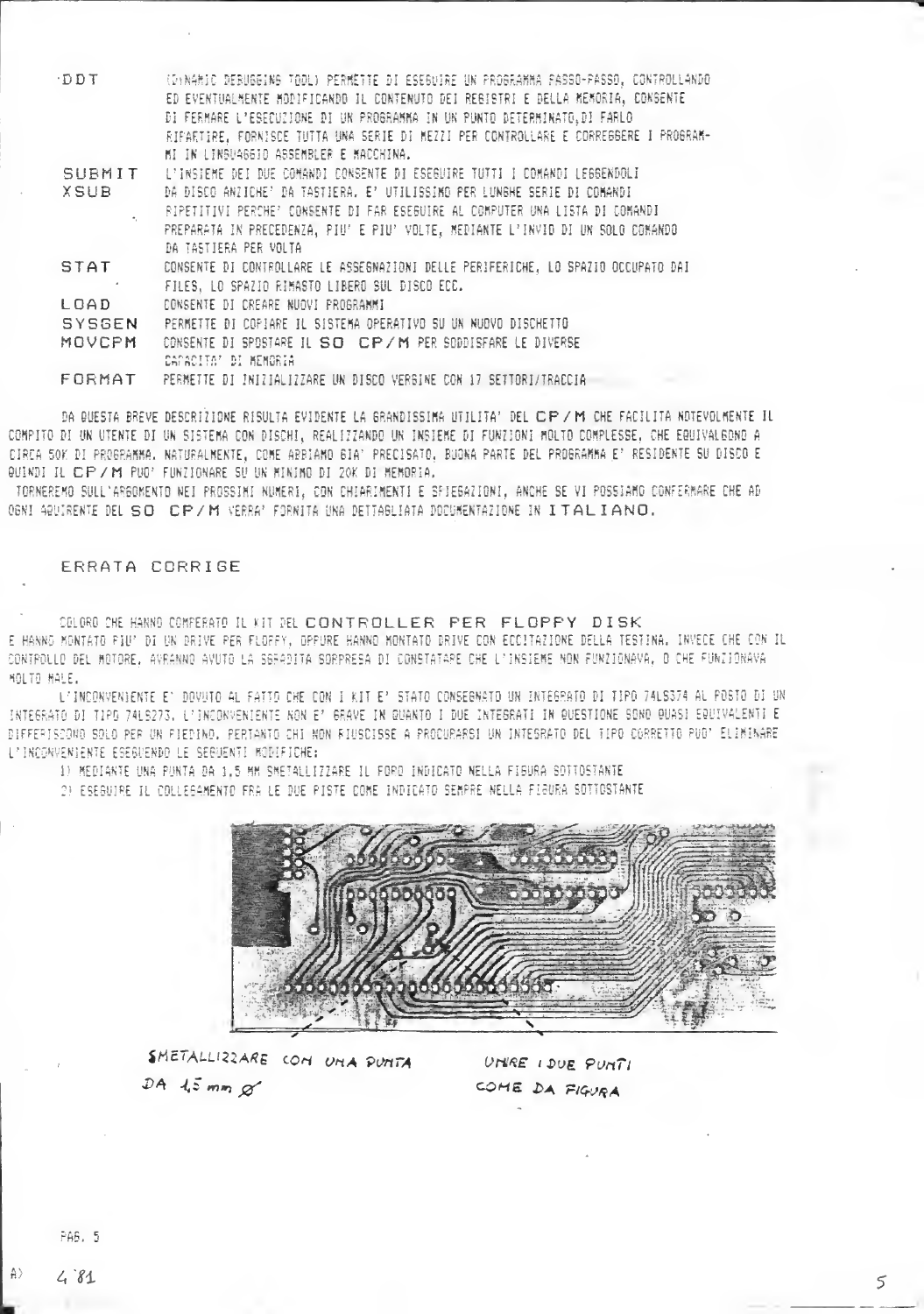LA SCHEDA IN QUESTIONE PRESENTA ANCHE DEGLI ERRORI NELLA SERIGRAFIA: PER INDIVIDUARLI FOCALIZZATE LA VOSTRA ATTEN-ZIONE IN ALTO A SINISTRA. VICINO ALL'INTEGRATO 74LS123.

1) I CONDENSATORI ELETTROLITICI DA IO E 100 MF DEVONO ESSERE MONTATI INVERTITI RISPETTO A QUANTO INDICATO NELLA SERIGRAFIA, CIOE' IL CONDENSATORE DA 10 MF AL POSTO DI QUELLO DA 100 MF E VICEVERSA.

2) LE RESISTENZE DA IO KOHM E 100 KOHM POSTE SUBITO SOPRA L'INTEGRATO 74LSI23 DEVONO ESSERE INVERTITE FRA LORO. CIOE' QUELLA DA IO KOHM AL POSTO OI QUELLA DA 100 KOHM E VICEVERSA

LA FIGURA SOTTO RIPORTATA CHIARIRA' MEGLIO LE COSE:



# NOTIZIE UTILI

PER COMINCIARE UNA PRECISAZIONE: PRIMA DI USARE IL COMANDO L PER LEGGERE UN SETTORE SUL OISCHETTO, BISOGNA DARE UN COMANDO DI LETTURA DELLA TRACCIA O PER CONSENTIRE AL PROGRAMMA DI INIZIARE IL CONTEGGIO DELLE TRACCE DA UN PUNTO NOTO, NATURALMENTE TALE COMANDO DOVRA' ESSERE DATO SOLO UNA VOLTA DOPO CHE SI E' FATTO PARTIRE IL MONITOR V1.0. NELL'ELENCO DEI COMANOI DEL MONITOR, COMPARSO SULLA RIVISTA 75, SONO STATI DIMENTICATI DUE COMANDI:

TASTO I (INPUT) COMANDO CHE CONSENTE DI LEGGERE UNA PORTA DI INGRESSO; BATTENDO QUESTO COMANDO, SEGUITO

DALL'INDIRIZZO DELLA PORTA, SE NE POTRA' LEGGERE IL CONTENUTO.

ES. PER LEGGERE IL CONTENUTO DELLA PORTA 03 SARA' SUFFICIENTE DARE I COMANDI:

IO3 E BATTERE LA BARRA DI INTERLINEA. IL MICRO RISPONDERA' MOSTRANDO IL CONTENUTO OELLA PORTA 3 IN ESADECIMALE BATTENDO SUCCESSIVAMENTE LA BARRA DI INTERLINEA IL MICRO CI MOSTRERA" IN SUCCESSIONE IL CONTENUTO DELLA PORTA 4,5,6 ECC.

 $ES. IO3 - FE - FF - FF - FF$ 

TASTO A H CONSENTE DI FARE CON FACILITA' I CONTI IN ESADECIMALE, INFATTI DATI DUE NUMERI ESADECIMALI IL COMANDO CONSENTE DI FARNE LA SOMMA E LA DIFFERENZA

H3450 1230 (CR) ES.

4680 2220

OLTRE A QUANTO SOPRA SI DEVE RILEVARE URA INESATTEZZA NELLA DESCRIZIONE DEL COMANDO G , INFATTI NON E' CORRETTO CHE DANDO IL COMANDO IN QUESTIONE SEGUITO DAL RETURN (CR) VIENE ESEGUITO UN SALTO INCONDIZIONATO A 100. BENSI' A OOOO. SE INVECE SI VUOL FAR PARTIRE UN PROGRAMMA POSTO IN UN'ALTRA AREA DI MEMORIA. AD ES 300, SARA' SUFFICIENTE IMPOSTARE IL COMANOO NELLA FORMA:

G300(CR)

ED IL SALTO INCONDIZIONATO VERRA' ESEGUITO ALLA LOCAZIONE 300 ANZICHE' 0000

### SOFTWARE CLUB

RINGRAZIAMO IL SIG. CUSATI CLAUDIO OI GROSSETO PER AVER INVIATO UN PROGRAMMA CHE SIMULA L'ESTRAZIONE OI UN NUMERO NEL 6IOCO DELLA TOMBOLA. IL PROGRAMMA, CHE E' RIPORTATO NELLA PAGINA SEGUENTE, PREVEDE PURE L'USO DEL SEMI-GRAFICO PER CANCELLARE I NUMERI CHE SONO STATI ESTRATTI.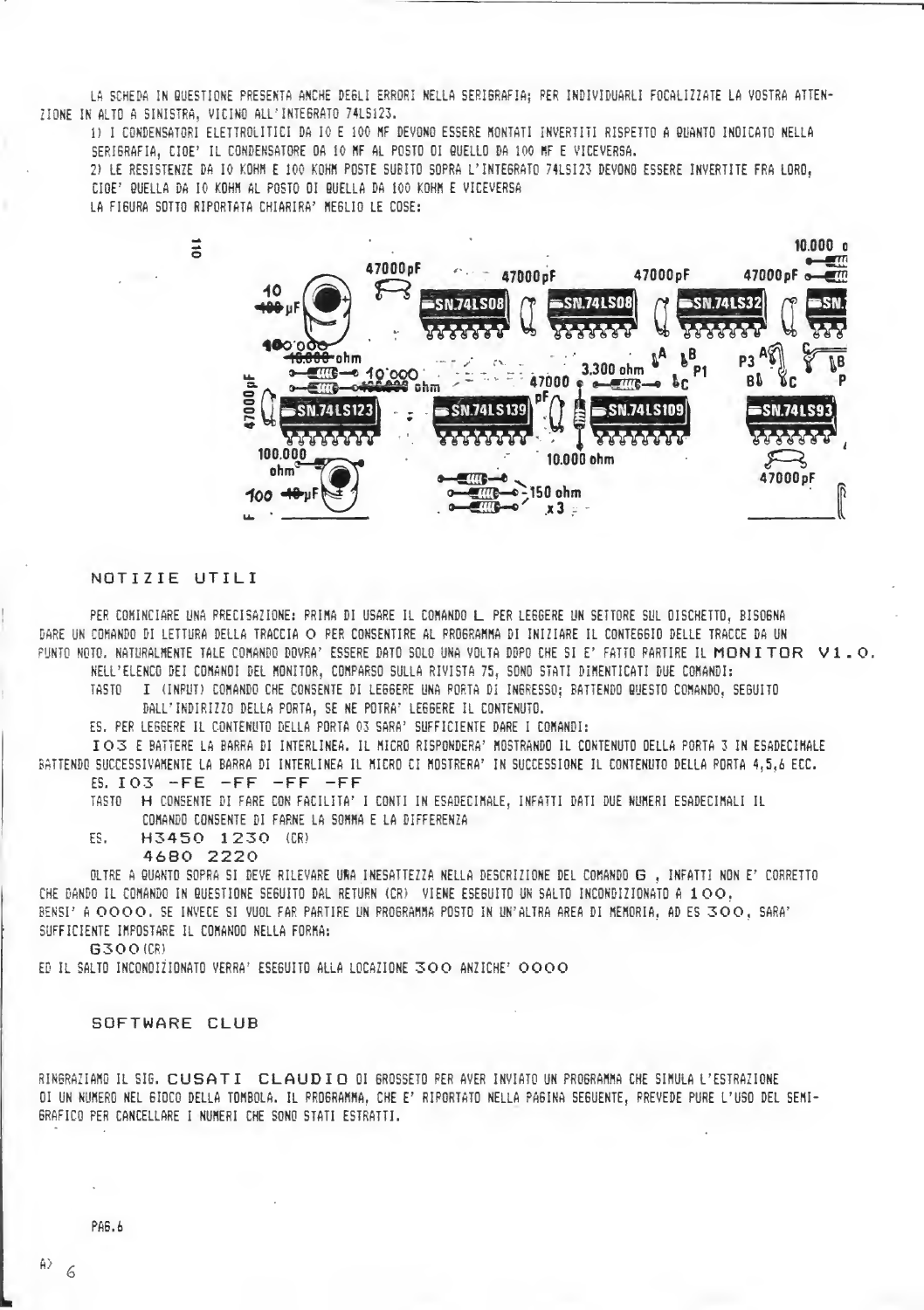| 100 CLS<br>200<br>$P. 4T33.$ $P. 1$<br>$\mathbf{2}$<br>3<br>5<br>6<br>9.10"<br>210<br>P.RT65,"11 12 13 14 15 16 17 18 1<br>$9.28$ "<br>220<br>P.RT97, "21 22 23 24 25 26 27 28 2<br>9.30"<br>230 P.RT161, 31 32 33 34 35<br>36 37 38<br>39 40"<br>248 P.AT193, 41 42 43 44 45<br>46 47 48<br>49 50"<br>250 P.AT225, "51 52 53 54 55<br>56 57 58<br>59 60"<br>260 P. AT289, "61 62 63 64 65<br>66 67 68<br>69 70"<br>270 P.AT321, "71 72 73 74 75<br>76 77 78<br>79 88"<br>288 P.AT353, 81 82 83 84 85<br>36 37 68<br>89 90"<br>285 P. AT448, "NUMERO ESTRATTO: ";<br>290<br>$x=0$<br>300<br>$H=1: I=13: L=25: H=37$<br>310<br>$S.$ $(X, H): S.$ $(X, I): S.$ $(X, L): S.$ $(X, H)$<br>528<br>$X = X + 1$<br>330<br>IF X=63 GOTO 350<br>60TO 318<br>340<br>359<br>N=0:0=31:P=32:0=63<br>360<br>$Y=1$ | 60TO 370<br>400<br>418<br>$FOR Y=1 T0 90$<br>$A(Y)=0$<br>420<br>430<br><b>NEXT Y</b><br>435<br>$6 = 90$<br>440<br>$Y=$ RND(98) $\sim$ /<br>450<br>IF $R(Y)=1$ THEN 448<br>452<br>$6 = -1$<br>455<br>INPUT CS<br>457<br>P.RT480;6;<br>460<br>P. AT467;Y;<br>478<br>$AXY=1$<br>500<br>$Z=INT(Y/10)$<br>518<br>$X = Y - 10 + Z$<br>512<br>IF XOO THEN 520<br>$X = 10$<br>514<br>516<br>$Z = Z - 1$<br>520<br>IF X>5 THEN 550<br>530<br>$X=2+6+(X-1)$<br>540<br>60TO 560<br>550<br>$X=4+6+(X-1)$<br>560<br>IF Z>5 THEN 628<br>570<br>IF Z>2 THEN 600<br>580<br>$Z = 3 + 3 + Z$<br>590<br>60TO 630<br>600<br>$Z = 6 + 3 + Z$<br>60TO 630<br>618<br>620<br>$Z = 3 + 3 + Z$<br>630<br>$R_5(X,Z):R_5(X,Z+1)$<br>640<br>$R.(X,Z+2):R.(X+1,Z)$<br>650<br>$R_1$ (X+1, Z+1): $R_1$ (X+1, Z+2)<br>669<br>$R,(X+2,Z):R,(X+2,Z+1)$ | $F. H = X. 70$<br>$X+3$<br>$F.$ $I = 270$<br>$2+2$<br>$R \cdot (H, T) =$ |
|-----------------------------------------------------------------------------------------------------------------------------------------------------------------------------------------------------------------------------------------------------------------------------------------------------------------------------------------------------------------------------------------------------------------------------------------------------------------------------------------------------------------------------------------------------------------------------------------------------------------------------------------------------------------------------------------------------------------------------------------------------------------------------------------------------|---------------------------------------------------------------------------------------------------------------------------------------------------------------------------------------------------------------------------------------------------------------------------------------------------------------------------------------------------------------------------------------------------------------------------------------------------------------------------------------------------------------------------------------------------------------------------------------------------------------------------------------------------------------------------------------------------------------------------------------------------------------------------------------------------------------------|--------------------------------------------------------------------------|
| 370<br>S.(N,Y):S.(D,Y):S.(P,Y):S.(Q,Y)<br>380<br>$454 + 1$<br>390<br>IF Y=38 GOTO 410                                                                                                                                                                                                                                                                                                                                                                                                                                                                                                                                                                                                                                                                                                               | 678<br>$R. (X+2, Z+2): R. (X+3, Z)$<br>680<br>$R_5(X+3, Z+1): R_5(X+3, Z+2)$<br>698<br>60TO 440                                                                                                                                                                                                                                                                                                                                                                                                                                                                                                                                                                                                                                                                                                                     | $c S_{-}(\mu,1)$<br>$N_t$ $t$ $t$ $N$ . $H$                              |

CIRCA 1115 BYTE

IL SIG.MARIANO GOGGI DI ROMA CI HA GENTILMENTE INVIATO DUE PROGRAMMI IN BASIC V1.0. UNO DI QUESTI E' PARTICOLARMENTE UTILE PER IL CALCOLO DELL'AMMORTAMENTO DI UN MUTUO E LO PUBBLICHIAMO DI SEGUITO:

 $\mathbb S$ CLS I."CAPITALE INIZIALE";C<br>I."TASSO";V  $10$  $20$  $302$ 30  $\texttt{I=V/100}$ 303 I. NUMERO DI ANNI'IN  $40$ 304  $\mathbb{S}\,0$  $S = I + 1$ 306  $rac{60}{70}$  $U = S$ 308 FOR A=2 TO N  $S = S \times U$  $320$  $B<sub>0</sub>$ NEXT A  $330$ 90  $W = (S-1)/(T*S)$ <br>Z=C/W 100  $340$ 120 350 130  $\mathbb{Q}=\mathbb{C}\times\mathbb{I}$ 360  $140$ <br> $150$  $K = Z - Q$ 380  $F = K$  $160$ <br> $170$  $R = C - E$ AS="RATA COSTANTE:" B\$="QUOTA INTERESSI:"<br>C\$="QUOTA INTERESSI:" 180 190  $\begin{array}{c} 200 \\ 210 \end{array}$ D\$="DEBITO ESTINTO:"<br>E\$="DEBITO RESIDUO:" H=1<br>I.'VUOI L'ELABORAZIONE SCRITTA O VISUALIZZATA';W<br>IF W=1 GOTO 295 215 216 217 CLS<br>P.'DDPD';H;'ANNI;' 220  $230$  $240$  $P_i$ : $P_i$  $250$  $P$ , A\$;<br> $P$ ,  $\mathsf Z$ 255  $260$  $D = P \in I$  $\tilde{\omega}$  $285$  $\mathsf{P}$  . 270  $P. C51$ K 275  $\mathbb{P}$  . 280  $P - 0$ \$;  $\bar{\epsilon}$ 285  $\mathsf{P}$  . 290  $P - E5$  $\mathsf R$ I. J<br>IF J=1 GOTO 380  $292$ 293 COTO 306<br>LP.'CAPITALE INIZIALE';C<br>LP.'TASSO';V;'X ANNUO'<br>LP.'NUMERO ANNI';N<br>LP.'':LP.'':LP.''  $294$ <br> $295$ <br> $296$  $297$ 298

299 LP. '00PO'; H; 'ANNI:' : LP.' ' 300 LP.AS;  $Z$  $\mathsf{Q}$ LP.C+F  $\mathbf{K}$ LP.D\$? Ε LP.E\$;R  $H=H+1$ IF H=N+1 GOTO 380  $K=K\times(1+T)$  $Q = Z - K$  $E = E + K$  $R = C - E$ ON N GOTO 298,220 END

M.

 $\overline{r}$